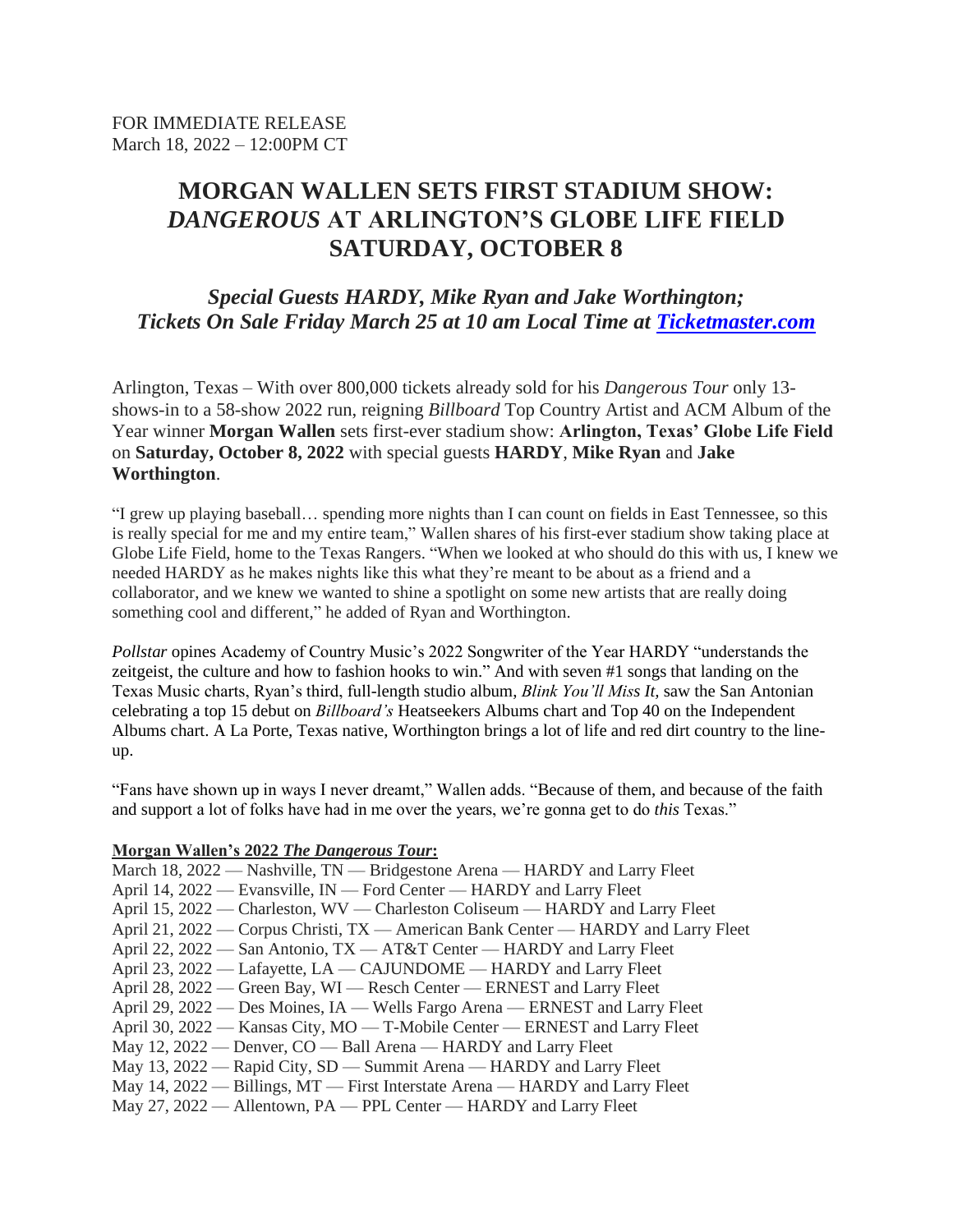| June 2, 2022 — Charlotte, NC — PNC Music Pavilion — HARDY                                  |
|--------------------------------------------------------------------------------------------|
| June 3, 2022 — Raleigh, NC — Coastal Credit Union Music Park at Walnut Creek — HARDY       |
| June 4, 2022 — Bristow, VA — Jiffy Lube Live — HARDY                                       |
| June 16, 2022 — Noblesville, IN — Ruoff Music Center — HARDY                               |
| June 23, 2022 — Gilford, NH — Bank of New Hampshire Pavilion — HARDY                       |
| June 24, 2022 — Gilford, NH — Bank of New Hampshire Pavilion — HARDY                       |
| June 25, 2022 — Darien Center, NY — Darien Lake Amphitheater — HARDY                       |
| July 2, 2022 — Orange Beach, AL — The Wharf Amphitheater — HARDY                           |
| July 3, 2022 — Orange Beach, AL — The Wharf Amphitheater — HARDY                           |
| July 7, 2022 — Saratoga Springs, NY — Saratoga Performing Arts Center — HARDY              |
| July 8, 2022 — Syracuse, NY — St. Joseph's Health Amphitheater at Lakeview — HARDY         |
| July 21, 2022 — Burgettstown, PA — The Pavilion at Star Lake — HARDY                       |
| July 30, 2022 — Ridgefield, WA — RV Inn Style Resorts Amphitheater — Chase Rice and ERNEST |
| August 4, 2022 — Atlanta, GA — Cellairis Amphitheatre at Lakewood — HARDY                  |
| August 5, 2022 — Atlanta, GA — Cellairis Amphitheatre at Lakewood — HARDY                  |
| August 11, 2022 — Mansfield, MA — Xfinity Center — HARDY                                   |
| August 12, 2022 - Hartford, CT - XFINITY Theatre - HARDY                                   |
| August 25, 2022 — Wichita, KS — INTRUST Bank Arena — HARDY                                 |
| August 26, 2022 — Rogers, AR — Walmart AMP — HARDY                                         |
| August 27, 2022 — St. Louis, MO — Hollywood Casino Amphitheatre — HARDY                    |
| September 7, 2022 — Albuquerque, NM — Isleta Amphitheater — HARDY                          |
| September 9, 2022 — Nampa, ID — Ford Idaho Center — HARDY                                  |
| September 10, 2022 — West Valley City, UT — USANA Amphitheatre — HARDY                     |
| September 15, 2022 — Chula Vista, CA — North Island Credit Union Amphitheatre — HARDY      |
| September 16, 2022 — Mountain View, CA — Shoreline Amphitheatre — HARDY                    |
| September 17, 2022 — Wheatland, CA — Toyota Amphitheatre — HARDY                           |
| September 24, 2022 — Los Angeles, CA — Crypto.com Arena — HARDY                            |
| September 25, 2022 — Los Angeles, CA — Crypto.com Arena — HARDY                            |
| October 8, 2022 – Arlington, TX – Globe Life Field – HARDY, Mike Ryan and Jake Worthington |

*Alternative dates are available for the Morgan Wallen concert at Globe Life Field should the MLB postseason interfere with the originally scheduled date. Live Nation will work together with REV Entertainment and the Texas Rangers to find a mutually agreed upon date.*

#### **ABOUT MORGAN WALLEN**

*[The New Yorker](https://ebmediapr.us10.list-manage.com/track/click?u=8c2b6ee37a9e18082133cda47&id=e5fd70695f&e=9285da6a3a)* dubbed Morgan Wallen "the most wanted man in country" in part due to the CMA Award Winner's 9 billion on-demand streams, multi-platinum certifications and four consecutive charttoppers, and in part due to his flyover appeal: "Bruce Springsteen meets Larry the Cable Guy." The critically-acclaimed follow-up to his Double Platinum breakout *If I Know Me*, *Dangerous: The Double Album* (Big Loud/Republic Records), topped 2021's all-genre *Billboard* 200 Albums year-end chart with 4.1 million units sold and sparked an in-demand 58-show THE DANGEROUS TOUR in 2022 that kicked off this February and sees the "Up Down" (2017), "Whiskey Glasses" (2018), "Chasin' You" (2019), "More Than My Hometown" (2020), "7 Summers" (2020, named one of *[Time Magazine's](https://ebmediapr.us10.list-manage.com/track/click?u=8c2b6ee37a9e18082133cda47&id=db93dd03fb&e=9285da6a3a)* Best Songs of the Year) and "Sand In My Boots" singer playing two nights at Madison Square Garden and three nights at Bridgestone Arena. Working outside the traditional Nashville mainframe with producer **Joey Moi**, *[Hits](https://ebmediapr.us10.list-manage.com/track/click?u=8c2b6ee37a9e18082133cda47&id=2b08198e66&e=9285da6a3a) Magazine* notes, "Wallen continually colors outside the lines," adding, in turn "he's connected to his fans in ways unprecedented for a country star." With over 800k tickets already sold for 2022 just 13-shows in, \$3 from every ticket sold benefits the songwriter from East Tennessee's [More](https://ebmediapr.us10.list-manage.com/track/click?u=8c2b6ee37a9e18082133cda47&id=28bba583e4&e=9285da6a3a)  [Than My Hometown Foundation.](https://ebmediapr.us10.list-manage.com/track/click?u=8c2b6ee37a9e18082133cda47&id=28bba583e4&e=9285da6a3a)